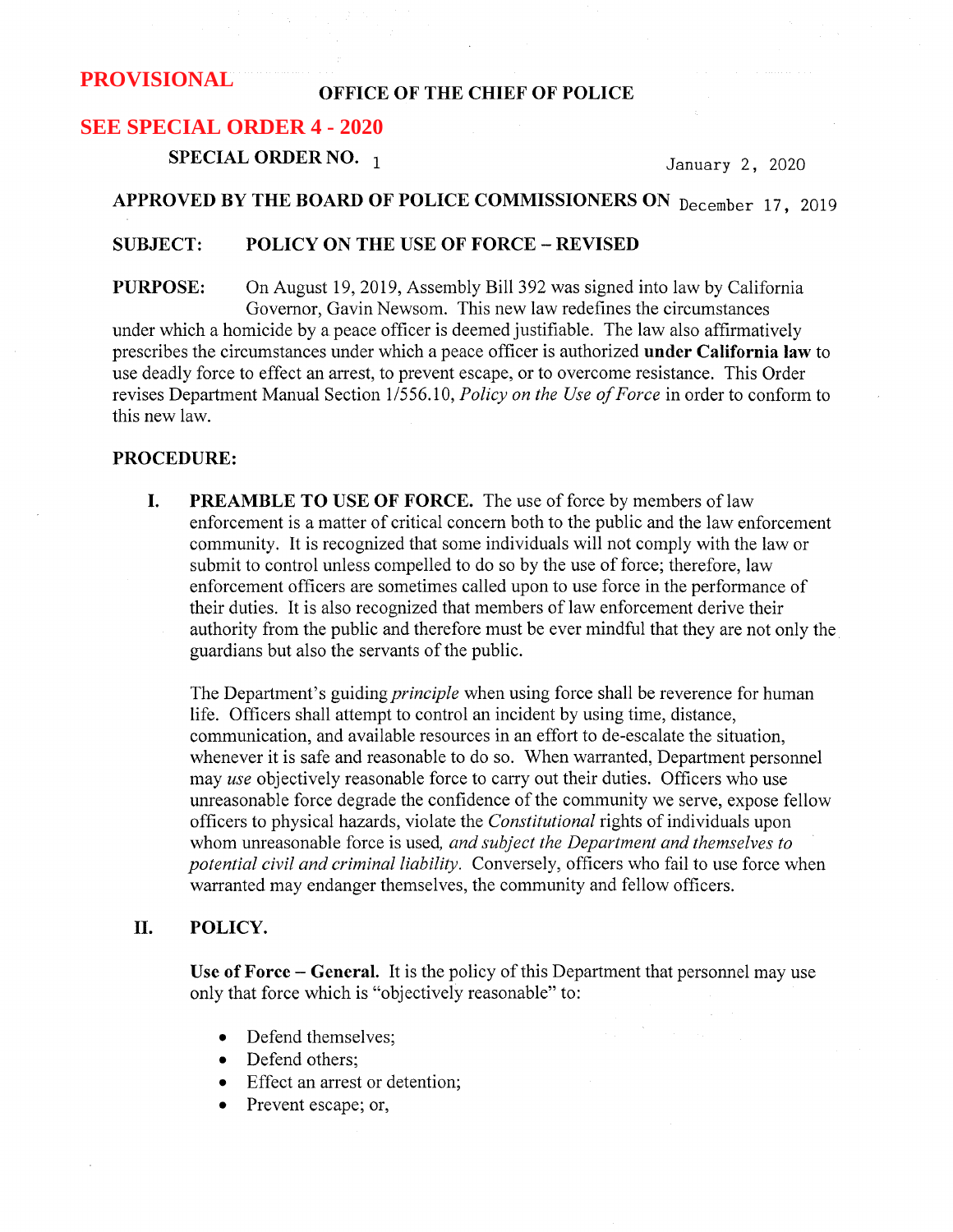• Overcome Resistance.

# **SEE SPECIAL ORDER 4 - 2020**

Factors Used To Determine *Objective* Reasonableness. The Department examines reasonableness using *Graham v. Connor* and the articulated facts from the perspective of a Los Angeles Police Officer with similar training and experience, in the same situation, based on the totality of the circumstances known to or perceived by the officer at the time, rather than with the benefit of hindsight. The totality of the circumstances shall account for occasions when officers may be forced to make quick judgements about using force.

In determining the appropriate level of force, officers shall evaluate each situation in light of facts and circumstances of each particular case. Those factors may include, but are not limited to:

- The seriousness of the crime or suspected offense;
- The level of threat or resistance presented by the subject;
- Whether the subject was posing an immediate threat to officers or a danger to the community;
- The potential for injury to citizens, officers or subjects;
- The risk or apparent attempt by the subject to escape;
- The conduct of the subject being confronted (as reasonably perceived by the officer at the time);
- The amount of time and any changing circumstances during which the officer had to determine the type and amount of force that appeared to be reasonable;
- The availability of other resources;
- The training and experience of the officer;
- The proximity or access of weapons to the subject;
- Officer versus subject factors such as age, size relative strength, skill level, injury/exhaustion and number of officers versus subjects; and,
- The environmental factors and/or other exigent circumstances.

Use of Force – Deadly. It is the policy of this Department that deadly force shall be used only when necessary in defense of human life. Specifically, deadly force shall be used only to:

- Defend against an imminent threat of death or serious bodily injury to the officer or to another person; or
- Apprehend a fleeing person for any felony that threatened or resulted in death or serious bodily injury, if the officer reasonably believes that the person will cause death or serious bodily injury to another unless immediately apprehended. Where feasible, a peace officer shall, prior to the use of force, make reasonable efforts to identify themselves as a peace officer and to warn that deadly force may be used, unless the officer has objectively reasonable grounds to believe the person is aware of those facts.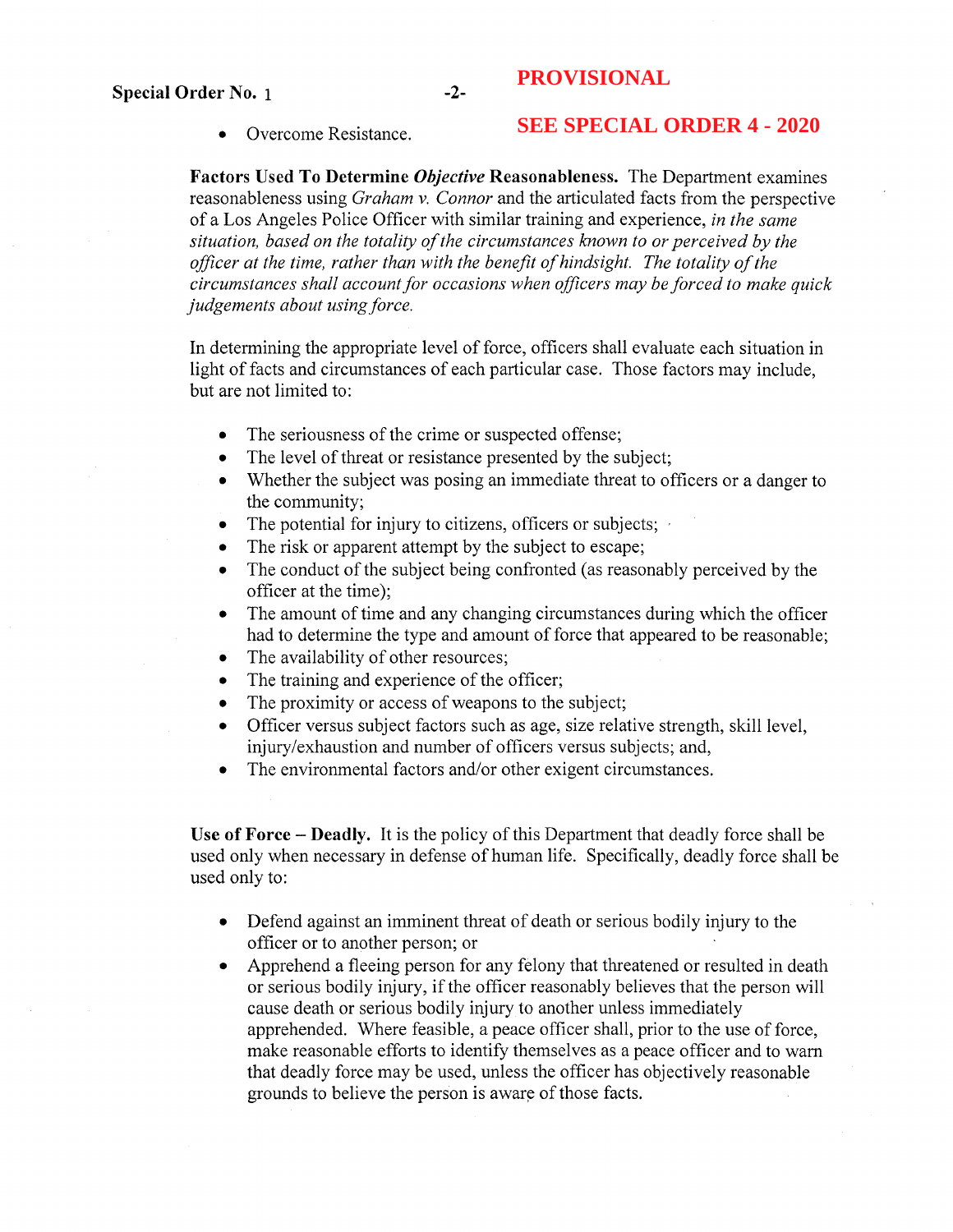#### Special Order No.  $1$  -3-

# **SEE SPECIAL ORDER 4 - 2020**

An officer shall not use deadly force against a person based on the danger that person poses to themselves, if an objectively reasonable officer would believe the person does not pose an imminent threat of death or serious bodily injury to the officer or another person.

Factors Used to Determine Whether Deadly Force Was Necessary. The Department examines the necessity of deadly force by evaluating each situation in light of the particular circumstances of each case, and whether other available resources and techniques were reasonably safe and feasible to an objectively reasonable officer.

The Department shall also consider the totality of the circumstances, including the officer's tactics and decisions leading up to the use of deadly force.

Warning Shots: It is the policy of this Department that warning shots shall only be used in exceptional circumstances where it might reasonably be expected to avoid the need to use deadly force. Generally, warning shots shall be directed in a manner that minimizes the risk of injury to innocent persons, ricochet dangers and property damage.

Shooting At or From Moving Vehicles. It is the policy of this Department that firearms shall not be discharged at a moving vehicle unless a person in the vehicle is immediately threatening the officer or another person with deadly force by means other than the vehicle. The moving vehicle itself shall not presumptively constitute a threat that justifies an officer's use of deadly force. An officer threatened by an oncoming vehicle shall move out of its path instead of discharging a firearm at it or any of its occupants. Firearms shall not be discharged from a moving vehicle, except in exigent circumstances and in the immediate defense of life.

Note: It is understood that the policy in regards to discharging a firearm at or from a moving vehicle may not cover every situation that may arise. In all situations, Department members are expected to act with intelligence and exercise sound judgment, attending to the spirit of this policy. Any deviations from the provisions of this policy shall be examined rigorously on a case by case basis. The involved officer must be able to articulate clearly the reasons for the use of deadly force. Factors that may be considered include whether the officer's life or the lives of others were in immediate peril and there was no reasonable or apparent means of escape.

### III. DEFINITIONS.

**Deadly Force.** Deadly force is defined as any use of force that creates a substantial risk of causing death or serious bodily injury, including but not limited to, the discharge of a firearm.

**Imminent.** Pursuant to California Penal Code Section  $835a(e)(2)$ , "[A] threat of death or serious bodily injury is "imminent" when, based on the totality of the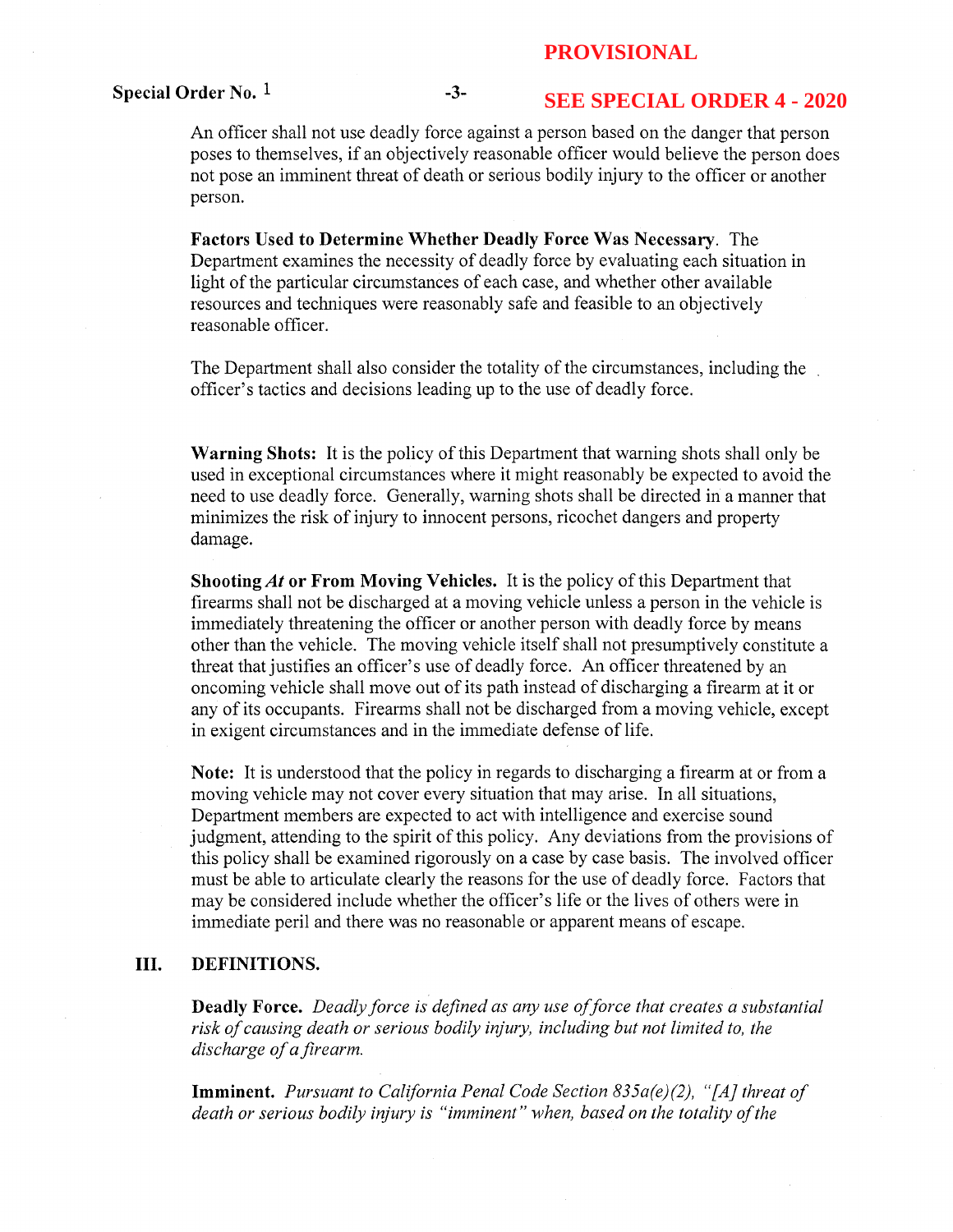#### Special Order No. 1 -4-

## **SEE SPECIAL ORDER 4 - 2020**

circumstances, a reasonable officer in the same situation would believe that a person has the present ability, opportunity, and apparent intent to immediately cause death or serious bodily injury to the peace officer or another person. An imminent harm is not merely a fear of future harm, no matter how great the fear and no matter how great the likelihood of the harm, but is one that, from appearances, must be instantly confronted and addressed. "

Objectively Reasonable. The legal standard used to determine the lawfulness of a use of force is based on the Fourth Amendment to the United States Constitution. See Graham v. Connor, 490 U.S. 386 (1989). Graham states, in part, "The reasonableness of a particular use of force must be judged from the perspective of a reasonable officer on the scene, rather than with the 20/20 vision of hindsight. The calculus of reasonableness must embody allowance for the fact that police officers are often forced to make split-second judgments — in circumstances that are tense, uncertain and rapidly evolving —about the amount of force that is necessary in a particular situation. The test of reasonableness is not capable of precise definition or mechanical application."

The force must be reasonable under the circumstances known to *or reasonably* believed by the officer at the time the force was used. Therefore, the Department examines all uses of force from an objective standard rather than a subjective standard.

Serious Bodily Injury. Pursuant to California Penal Code Section  $243(f)(4)$  Serious Bodily Injury includes but is not limited to:

- Loss of consciousness;
- Concussion;
- Bone Fracture;
- Protracted loss or impairment of function of any bodily member or organ;
- A wound requiring extensive suturing; and,
- Serious disfigurement.

**Totality of the Circumstances:** All facts known to or reasonably believed by the peace officer at the time, including the conduct of the officer and the subject leading up to the use of deadly force.

Warning Shots. The intentional discharge of a firearm off target not intended to hit a person, to warn others that deadly force is imminent.

AMENDMENT: This Order amends section 1/556.10 of the Department Manual.